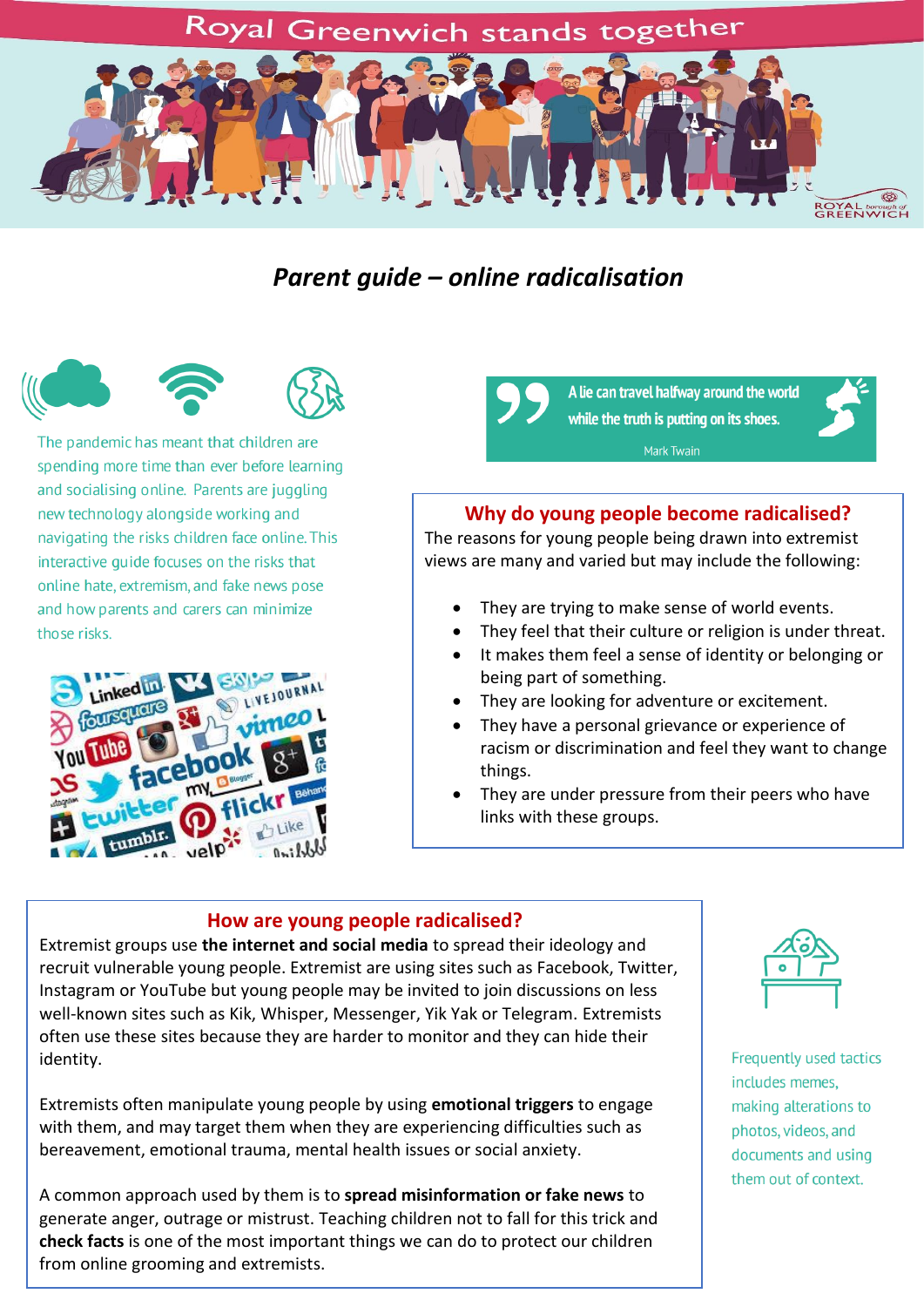## Royal Greenwich stands together



They make up quotes and social media posts for popular public figures. Especially ones that children and young people look up to and follow online. Their aim is to draw children into conversations and encourage them to share misinformation and hate.

Extremists often pick a genuine local issue or concern and use it to spread lies, fear and hate about the group they're targeting.

Click the image to find out ways you and your children can learn to spot fake news.





Extremists have been exploiting the pandemic to push out COVID conspiracy theories. These theories place blame on others and create panic, fear and mistrust within our communities.

Do you know how to spot a conspiracy? Watch the video for tips!

### **How can parents keep young people safe online?**

- Be aware of your child's **online activity** and check which social media sites they are visiting; report any sites online that you have concerns about.
- Help your child to be **critically aware** of what they see on the TV or the internet. Help them to understand the differences between real and fake news and how to spot it. Encourage them to see different points of view and build tolerance for others.
- Remind your child that people they contact over the internet may not be telling them the whole truth and may not inform them of any potential dangers. **If they are being asked to keep something secret then they may be at risk of harm.**
- **It's ok to ask for help** from other members of your family or community or even a teacher that your child looks up to.